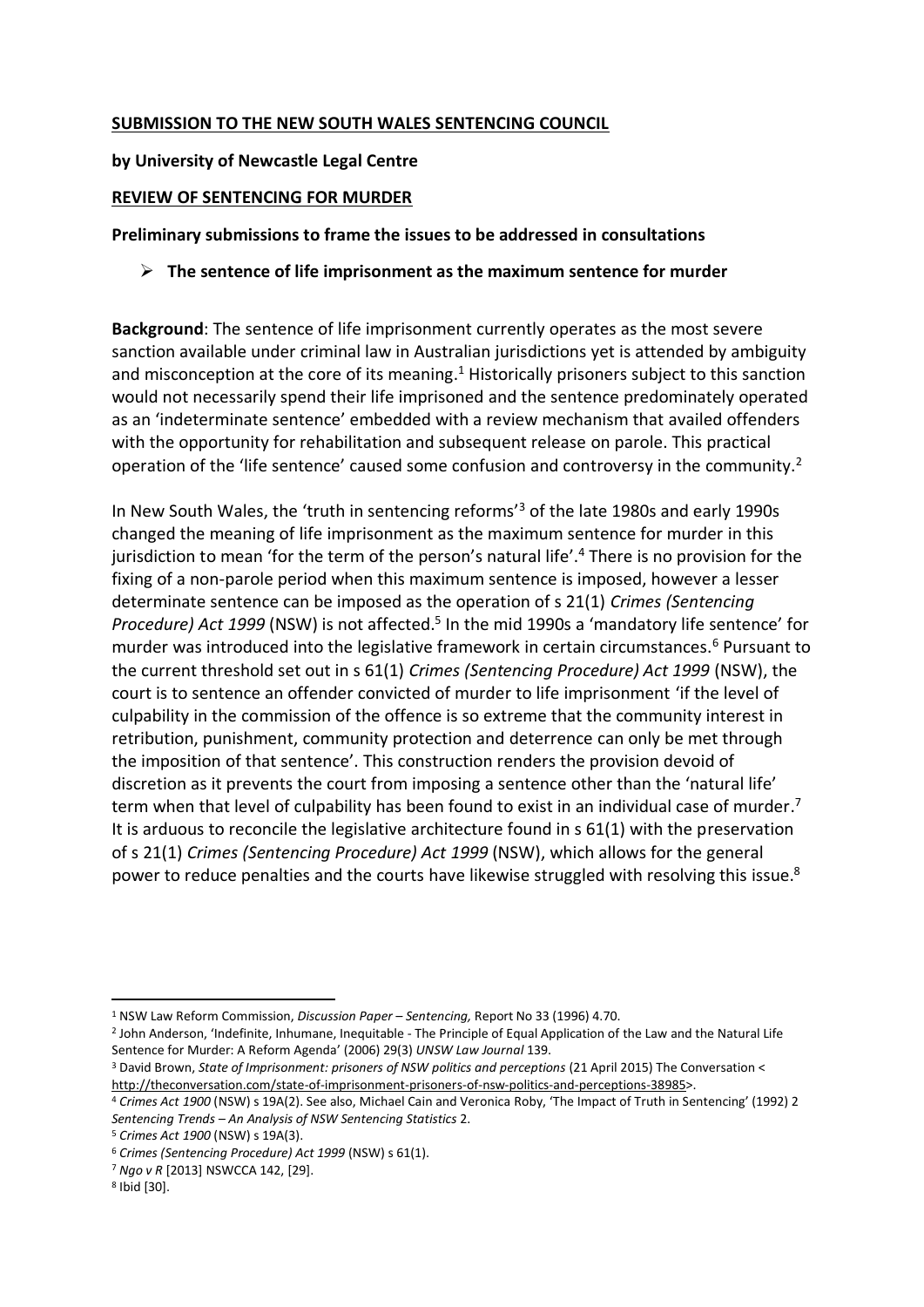In 2011 a 'mandatory life sentence' for the murder of a police officer while the officer was on duty, or as a consequence of or in relation to actions taken by that officer or any other police officer in the execution of their duty was introduced into the *Crimes Act 1900* (NSW).<sup>9</sup>

Although the 'truth in sentencing' reforms can be understood at face value in terms of ensuring prisoners serve the sentences that are imposed by the courts, they must also be understood in the political climate that operated at the time, notably the Coalition parties' platform that the Australian Labour Party was 'soft on crime'<sup>10</sup> and had effectively undermined sentencing in NSW through the remission system operating in the 1980s. The 'truth in sentencing' solution must be viewed in the context of strong political rhetoric as to getting tough on crime in a 'law and order' environment and preferencing these populist motives over 'substantive penological objectives'.<sup>11</sup> This ideology toward sentencing facilitates a penological landscape whereby the nature of the offence is not separated from the offender, and community expectations dictate retributory sentencing. This was evidenced by the societal tension during the high profile murders of Anita Cobby and Janine Balding<sup>12</sup>, which immediately preceded the 'truth in sentencing' reforms. The murders garnered sustained and emotionally heightened media coverage that fuelled the sentencing reforms.

At the same time, the decision by the High Court in *The Queen v Kilic*<sup>13</sup> illustrates the necessity to understand both the crime and the criminal as interconnecting but separate entities that cohere when delivering a final sentence. Leading contemporary sentencing theorist Andrew von Hirsch emphasised the concerns about curtailing the process of judicial discretion in sentencing at the whims of media pressure and politically sensitive decisionmaking, noting that the introduction of the natural life sentence found its character as 'largely concerned with fostering and exploiting public resentment of crime and criminals'.<sup>14</sup>

**Practical operation of life imprisonment for murder in NSW:** A distinction should be made between an offender who is deserving of a life sentence as a maximum penalty, and whether this means that they must be imprisoned for the remainder of their natural life.<sup>15</sup> It is a requirement of justice to impose a non-parole period so that an offender serves that period in custody as punishment; an offender is able to fulfil the remainder of their sentence on parole, under supervision to foster rehabilitation whilst re-integrating into society.<sup>16</sup> This significant mechanism does not currently operate in relation to the maximum penalty of life imprisonment under NSW law. Dunford J in *R v Phuong Canh Ngo (No 3)*<sup>17</sup> ,

<sup>9</sup> *Crimes Act 1900* (NSW) s 19B.

<sup>10</sup> Alexandra Smith, 'Scaring up the votes', *The Sydney Morning Herald,* 27 January 2003,

<sup>&</sup>lt;https://www.smh.com.au/politics/nsw/scaring-up-the-votes-20030127-gdg66o.html>.

<sup>11</sup> George Zdenkowski, 'Sentencing Trends: Past, Present and Prospective' in Duncan Chappell and Paul Wilson (eds), *Crime and the Criminal Justice System in Australia: 2000 and Beyond* (2000) 161, 184.

<sup>12</sup> See, *R v John Raymond Travers and Others* (unreported, SC (NSW), 16 June 1987, Maxwell J); *R v Michael James Murdoch, Leslie Joseph Murphy, Michael Patrick Murphy, and Gary Steven Murphy* (1987) 37 A Crim R 118; and *R v Stephen Wayne Jamieson; R v Matthew James Elliott; R v Mathew Blessington (1992) 60 A Crim R 68.* <sup>13</sup> *The Queen v Kilic* (2016) 259 CLR 256, [19]-[20].

<sup>14</sup> Andrew von Hirsch, 'Law and Order' in Andrew von Hirsch and Andrew Ashworth (eds), *Principled Sentencing: Readings on Theory and Policy* (2nd ed, 1998) 410, 412.

<sup>15</sup> In *R v Phuong Chan Ngo* [2001] NSWSC 1021[43] Dunford J expressed that Ngo should remain under sentence for the remainder of his life but was not necessarily deserving of remaining in custody for the entirety of this time. <sup>16</sup> *Muldrock v The Queen* (2011) 281 ALR 652.

<sup>17</sup> [2001] NSWSC 1021.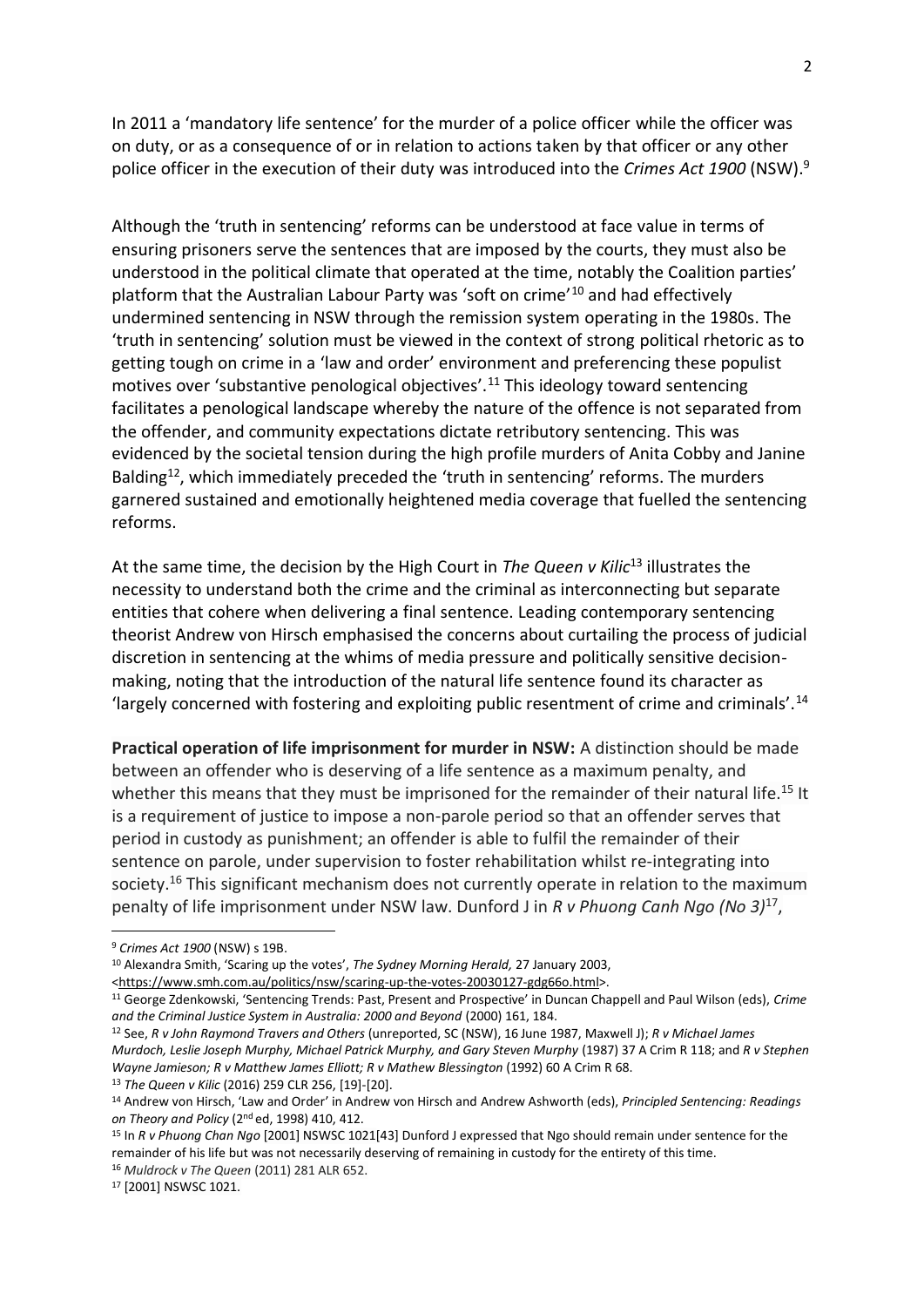citing *R v Harris*<sup>18</sup> acknowledged that "where a life sentence is imposed, the Court has no power to set a non-parole period".<sup>19</sup> The standard non-parole period scheme does not operate in line with 'worst case offences' such as *Ngo,* where a mandatory life sentence was imposed for the first political murder in Australian history. Dunford J acknowledged that he would have fixed a non-parole period to Ngo's life sentence, if he had the power to do so and it would have been a very lengthy period of time.<sup>20</sup>

Taking that background together with the current sentencing and jurisprudential landscape into account, our submission is that it is now ripe for the NSW Sentencing Council to reconsider the life sentence without parole as the maximum penalty for murder. Consultation should be undertaken to determine whether at the very least there should be provision for affixing a non-parole period to a sentence of life imprisonment as was recommended by the NSW Law Reform Commission in their 2013 report on *Sentencing*. 21

### ➢ **The availability of mechanisms for release from a life sentence for murder**

It is acknowledged that if the maximum penalty in murder cases is to remain at life imprisonment then lengthy determinate periods of time should be available for fixing nonparole periods relative to the extant standard non-parole periods for murder. Under that scheme, the periods set for murder and murder of particular victims, including a child, being 20 and 25 years respectively, represent guidance for when the crime falls into 'the middle of the range of objective seriousness'. They should 'be applied with the suggested maximum non-parole period of 35 years to determine the comparative length of any non-parole periods in the most serious cases<sup>'22</sup> and to ensure sentencing judges impose proportionate sentences.

As there is currently a lack of sufficient and discriminating guidance regarding the circumstances under which it is appropriate for the Court to deny a non-parole period and fix a sentence of life imprisonment, it is submitted in the alternative that if this practice is to be maintained, a mandatory order should be made that a natural life sentence be subject to incremental judicial review.<sup>23</sup> This suggested reform would have been appropriate in the case of *Ngo*, for instance, as well as other cases where it is inappropriate or impossible to fix a non-parole period based on future dangerousness, or factors addressed by a mandatory life sentence under s 61 *Crimes (Sentencing Procedure) Act 1999* (NSW). A new category of life sentences emerges which acknowledges the sentencing principle of rehabilitation and restores the right to hope in offenders who commit the most serious murders, extending the standard non-parole period scheme to apply in line with the maximum penalty for murder. As per Dunford J in *Phuong*, affirming the remarks of Wood CJ in *R v Harris* [2000] NSWCCA 469; 50 NSWLR 409 [123] that 'Parliament might usefully give consideration to whether the Court should have power to fix a non-parole period in cases to which s 61(1) applies'.

<sup>18</sup> [2000] NSWCCA 469; 50 NSWLR 409 [22].

<sup>19</sup> *R v Phuong Cahn Ngo (No 3)* [2001] NSWSC 1021 [43].

<sup>20</sup> *R v Phuong Cahn Ngo (No 3)* [2001] NSWSC 1021 [43].

<sup>21</sup> New South Wales Law Reform Commission [NSWLRC], *Sentencing,* Report 139 (July 2013), [8.26] – [8.37]and Recommendation 8.1.

 $22$  John Anderson, "Indefinite, Inhumane and Inequitable – The principle of equal application of the law and the natural life sentence for murder: A Reform Agenda" (2006) 29(3) *University of New South Wales Law Journal* 139, 163.

 $23$  John Anderson, "Indefinite, Inhumane and Inequitable – The principle of equal application of the law and the natural life sentence for murder: A Reform Agenda" (2006) 29(3) *University of New South Wales Law Journal* 139, 162.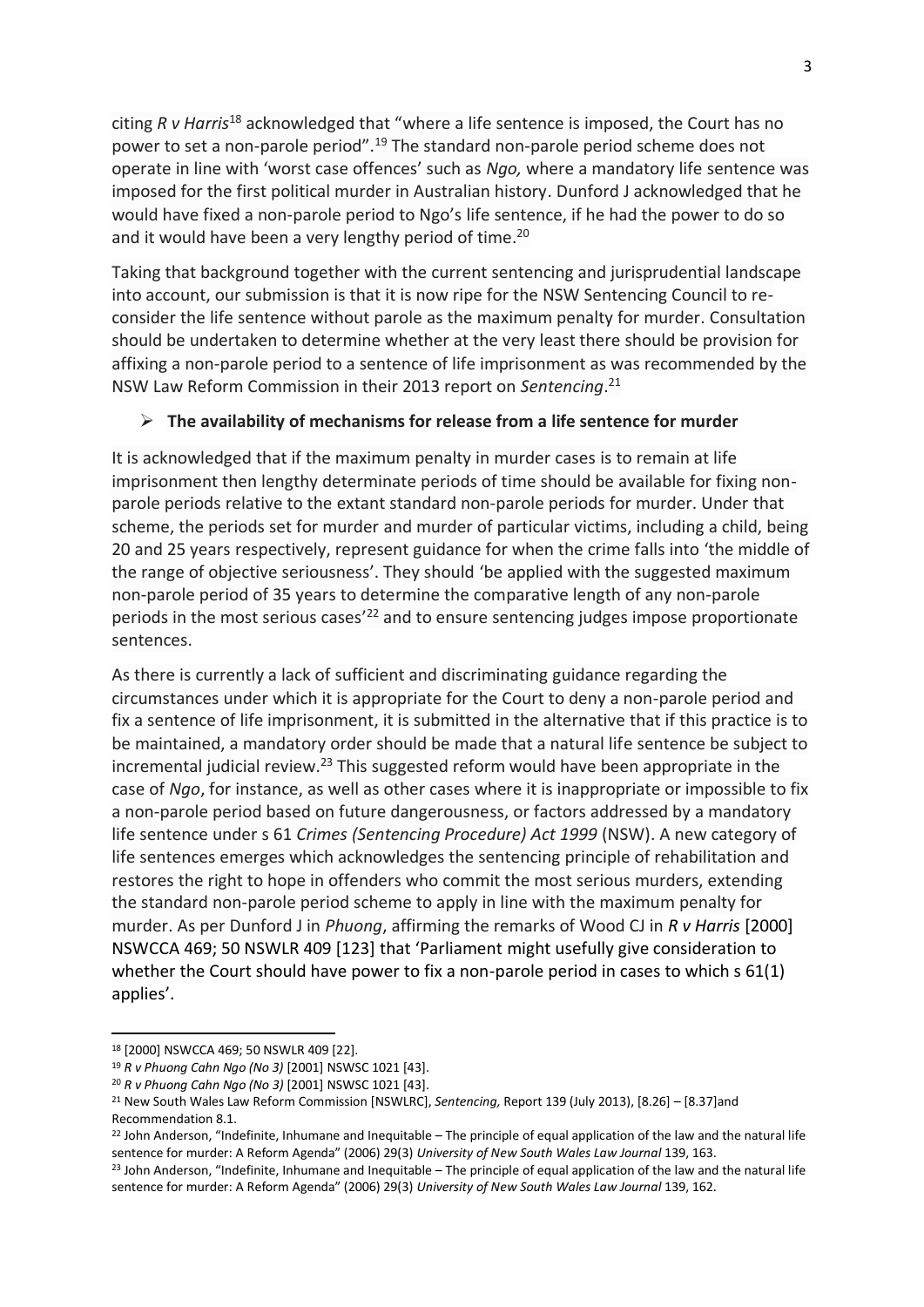**Consideration of public opinion:** There is a foreseeable concern for a negative public response to allowing the 'worst case' murder offenders the opportunity for parole. "Public attitudes have become a key factor in shaping sentencing policy" <sup>24</sup> and the general trend seems to be that the public interest is in retribution and public safety. It is a general trend that the public view criminal penalties as too lenient, as evidenced by the NSW Parliament, *Public opinion on sentencing: recent research in Australia* which showed 59 per cent of respondents viewing sentences as too lenient; an even higher 79 per cent of respondents viewed sentences for violent crimes as too lenient.<sup>25</sup> Public concern can be overcome with humanitarian arguments, although this does not mean it should be overlooked with regard to the importance of public safety.

Allowing non-parole periods to be fixed to life sentences will likely cause increasing concerns of leniency for the most serious of offences, as well as fear among the community. The NSW Department of Correctional Services acknowledges:

[P]arole is a concession to the offender, but a concession which it is expected will benefit the community by bringing the life of the offender under the guidance and control of a skilled officer with the intention of assisting resettlement in the community and so providing the environmental influences which will militate against the offender committing further criminal activity.<sup>26</sup>

**A 'right to hope':** It must be remembered that the paramount objective of parole is to provide the prisoner with an incentive for rehabilitation by giving them hope of an early release.<sup>27</sup> Without hope, there is no motivation in an offender to make amends or reform themselves whilst in prison. Importantly 'the 'right to hope' has been recognised by the European Court of Human Rights as a fundamental aspect of humanity'. <sup>28</sup> In the context of a modern and enlightened society, it is important for community members to maintain faith in the ability for humans to change. In the case that an offender commits such a heinous crime and never rehabilitated themselves whilst in custody, the prisoner may never be considered suitable for parole, meaning he or she would never be released.<sup>29</sup>

## ➢ **International approaches to the sentence of life imprisonment for murder and the role of international human rights instruments**

The conceptualisation of 'natural life', as it pertains to sentencing provisions, has come under judicial scrutiny and academic examination in the international landscape.<sup>30</sup> The deconstruction for the use of a 'natural life' sentence in the United Kingdom has garnered its profile amid common law challenges<sup>31</sup> to the European Court of Human Rights utilising

<sup>24</sup> NSW Parliament Research Service, Parliament of NSW, *Public opinion on sentencing: recent research in Australia* (e-brief 08/2014, June 2014) 1.

 $25$  Ibid.

<sup>&</sup>lt;sup>26</sup> NSW Department of Corrective Services, Annual Report, year ended 30 June 1997, p. 99 16 (for cost of incarceration); NSW Council on the Cost of Government, Service Efforts and Accomplishments - Law, Order and Public Safety 1997, p. 72 (for cost of community orders).

<sup>27</sup> NSW Parliament Library Research Service, NSW Parliament, *Parole: an overview* (Briefing Paper No 20/99, November 1999) 2.

<sup>28</sup> Penal Reform International & University Of Nottingham UK*, Life Imprisonment: A* Policy Briefing (April 2018)

<sup>29</sup> NSW Parliament Library Research Service, NSW Parliament, *Parole: an overview* (Briefing Paper No 20/99, November 1999) 6.

<sup>30</sup> See, e.g., John Anderson, 'Indefinite, Inhumane, Inequitable - The Principle of Equal Application of the Law and the Natural Life Sentence for Murder: A Reform Agenda' (2006) 29(3) *UNSW Law Journal* 139.

<sup>31</sup> See *Vinter & Others* (Application nos. 66069/09, 130/10 and 3896/10) [2016] III ECHR 317 (9 July 2013).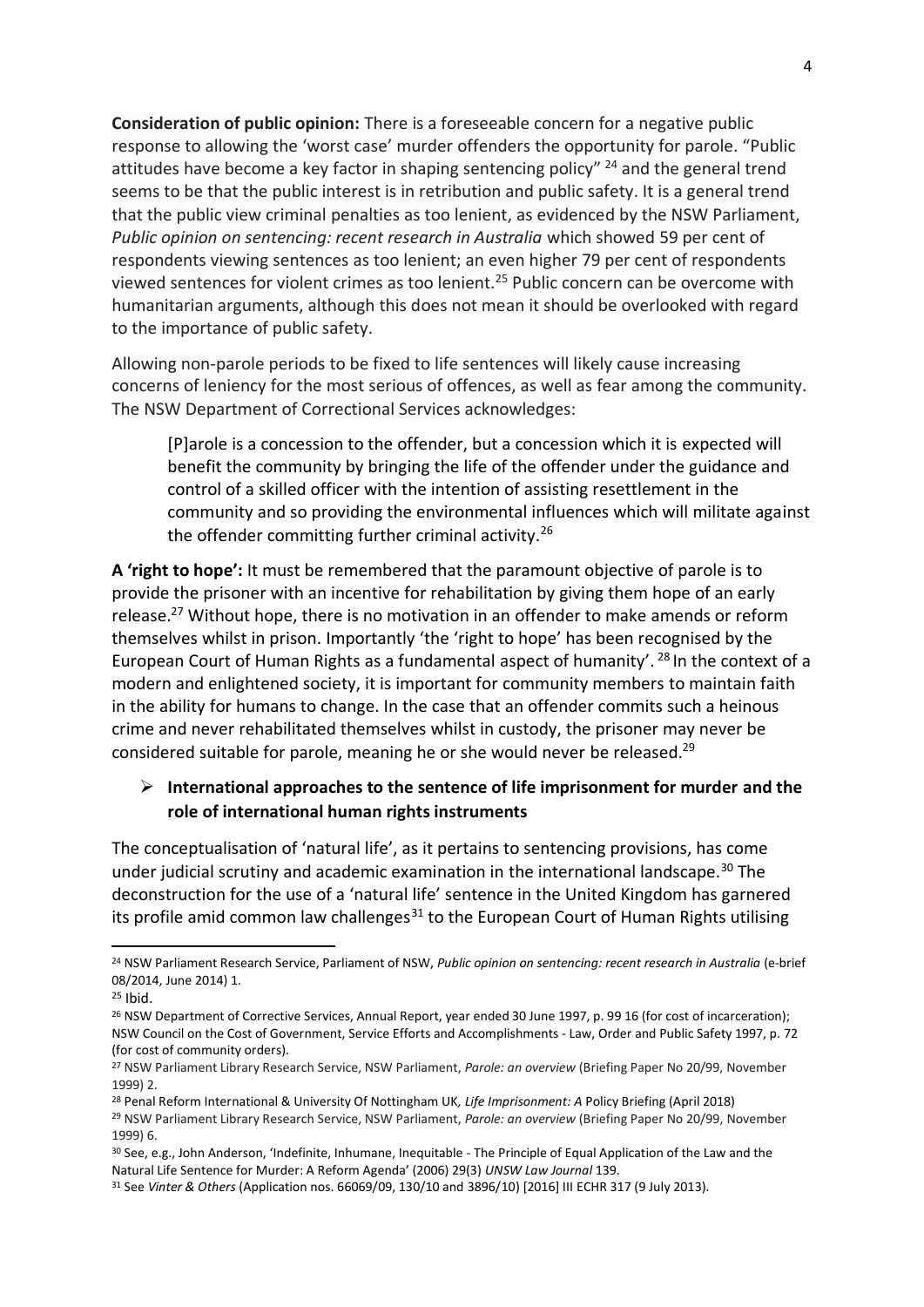Article 3 of the European Convention of Human Rights (ECHR).<sup>32</sup> The Article stipulates a uniform prohibition on torture, providing that 'no one shall be subjected to torture or to inhumane or degrading treatment or punishment'.<sup>33</sup>

The ECHR has historically conceptualised sentencing with a strong adherence to the maintenance of human rights with the Court continually concluding that a mandatory sentence of life imprisonment is a contravention of Article 3 and the human rights it upholds.<sup>34</sup> It is asserted that if the United Kingdom and European convention is to limit retribution to the benefit of restoring liberty in as many cases as possible; this subsequently creates a persuasive argument for New South Wales to follow the same trajectory.

Australia has signed and ratified the International Covenant on Civil and Political Rights (ICCPR)<sup>35</sup> which contains Article 7 stipulating 'no one shall be subjected to torture or to cruel, inhuman or degrading treatment or punishment'. There is a clear parallel in the language utilised between Article 3 of the ECHR and Article 7 of the ICCPR. Arguably, it can be concluded that there exists a sentencing contravention to the ICCPR Article 7 by ordering life without parole or the possibility of review and that to enforce such a punitive measure undermines established common law and 'internationally recognised sentencing principles'.<sup>36</sup> It is paramount to maintain these benchmarks given their role in preventing inhumane treatment and misuse of punitive measures, significantly as they stand in industrialised nations.<sup>37</sup>

In 2013 the notable authority of *Vinter & Others v United Kingdom<sup>38</sup>* illustrated the Grand Chamber of the European Court of Human Rights averseness to perpetuating inhumane treatment in sentencing through the absence of a review or parole mechanism. While the Grand Chamber recognised that judicial discretion should be retained and that discretion may extend to imposing life sentences, it nevertheless held that it is a violation of human dignity to deny life prisoners any prospect of release or review mechanism as it infringes upon Article 3 of the ECHR, citing an earlier judgment from 2008.<sup>39</sup> The judges ruled 16 to one that the 'whole-life' tariff clearly breached human rights and to allow this breach would constitute a contravention to Article 3, noting that any progress toward rehabilitation would be obsolete as the 'punishment would remain fixed and unreviewable'.<sup>40</sup>

In the decision of *Murray v The Netherlands*<sup>41</sup> recently in 2016 the Grand Chamber found that the life sentence of a mentally disabled prisoner was de facto irreducible, constituted

<sup>32</sup> Opened for signature 4 November 1950, 213 UNTS 222 (entered into force 3 September 1953). The *European Convention on Human Rights* has been incorporated into the domestic law of England and Wales through the *Human Rights Act 1998* (UK) c 42, which commenced operation on 2 October 2000.

<sup>33</sup> *European Convention on Human Rights,* 

<sup>34</sup> See e.g. *Murray v The Netherlands* (Application no. 10511/10).

<sup>&</sup>lt;sup>35</sup> Mathew Harper, *European Court of Human Rights rules that irreducible life sentences violate human dignity (23 August* 2017) Human Rights Law Centre < https://www.hrlc.org.au/human-rights-case-summaries/2017/8/23/european-court-ofhuman-rights-rules-that-irreducible-life-sentences-violate-human-dignity>.

<sup>&</sup>lt;sup>36</sup> John L Anderson, 'The Label of Life Imprisonment in Australia: A principled or populist approach to an ultimate sentence', (2012) 35(3) *UNSW Law Journal* 747.

<sup>37</sup> Andrew von Hirsch and Andrew Ashworth (eds), Principled Sentencing: Readings on Theory and Policy (Hart Publishing, 2nd ed, 1998) vi.

<sup>38</sup> *Vinter & Others* (Application nos. 66069/09, 130/10 and 3896/10) [2016] III ECHR 317 (9 July 2013).

<sup>39</sup> *Kafkaris v Cyprus* (Application no. 21906/04) [2008] ECHR.

<sup>40</sup> Dominic Casciani, *Killers' life terms 'breach their human rights'* (9 July 2013) BBC News < https://www.bbc.com/news/uk-23230419>.

<sup>41</sup> *Murray v The Netherlands* (Application no. 10511/10).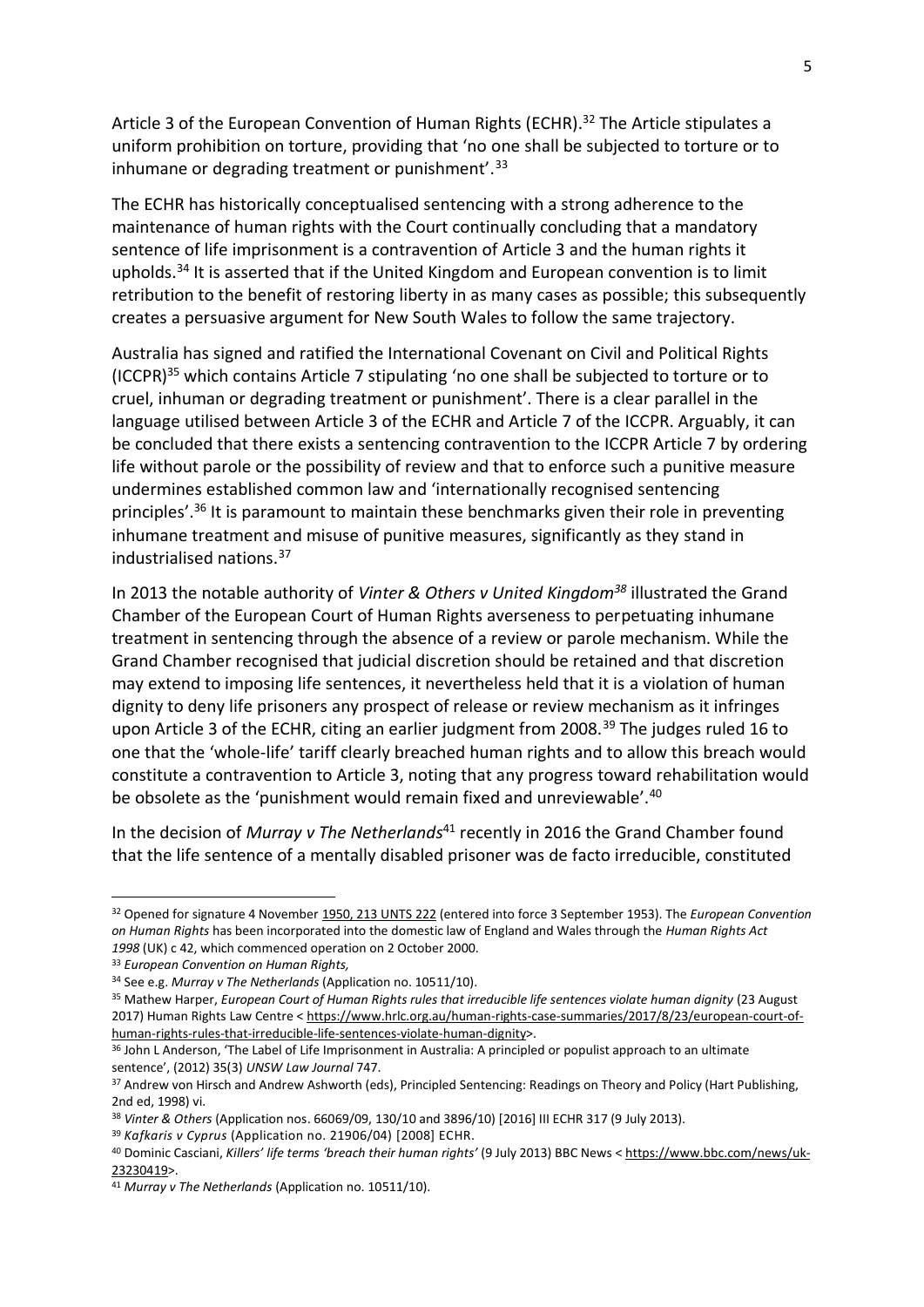inhuman punishment and was thus inherently incompatible with Article 3 of ECHR.<sup>42</sup> Within their judgment, the court clarified the relevant principles for rehabilitation and review of life sentences as was developed in *Vinter.* Accordingly, Article 3 had to be interpreted as requiring reducibility of life sentences, in the sense of a review allowing the domestic authorities to consider whether any changes in the life prisoners are so significant, and such progress towards rehabilitation has been made in the course of the sentence, as to mean that continued detention can no longer be justified on legitimate penological grounds.<sup>43</sup> Justifications for sentencing, while grounded in penological merit at the time of delivery, is not an unmalleable process; the justifications may shift as the offenders' rehabilitation and understanding of the offence shifts, thus giving rise to the need for a review mechanism.<sup>44</sup>

**Overall,** if a 'natural life' sentence is to remain as the maximum sentence for murder, it is paramount there is a review mechanism in New South Wales to allow at least the prospect of release and progress toward rehabilitation. The European Court of Human Rights has shown clear and repeated supported for the principle that all prisoners, including those subject to a life sentence, should be given the opportunity to atone for their crime, work toward rehabilitation and ultimately have the prospect of release if rehabilitation is achieved. The Court has demonstrated the reasoning behind this is to further promote humane, equitable and proportionate punishment. This begs the question; why does New South Wales not have the same conceptualisation of proportionality within the ambit of criminal sentencing? Human rights and the protections they hold on liberty are the fabric of social cohesiveness and as such should be transparent in our sentencing regimes.

### ➢ **Penalties for domestic and family violence homicide – standard non-parole periods**

In the 2012 – 2013 one woman a week and 1 man a month was killed by a current or former partner.<sup>45</sup> It is based on this statistic that the objective seriousness of domestic and family violence homicides be considered in the review of the penalties for murder. Current sentencing patterns for murders in the domestic and family setting vary considerably. When considering an appropriate sentence for domestic violence homicides the case of *Muldrock v*  The Queen provides some notable considerations for sentencing.<sup>46</sup> The High Court ruled in the case of *Muldrock v The Queen* the correct approach to sentencing was to consider all factors relevant to the sentence of the individual. Furthermore the court ruled that each of these factors where to be given due weight and the court was required to make a value judgement as to the nature of the offence when determining a proportionate sentence. Further guidance in determining the sentence can be provided by the standard non-parole period set in *Crimes (Sentencing Procedure) Act 1999* (NSW) and a period of 25 years has been set where the victim was a child under 18 years. Arguably this period should also be set where the victim was in a domestic or other family relationship with the perpetrator, particularly where the relationship is of an intimate kind.

In our submission the NSW Sentencing Council should include in this review of sentencing for murder, consideration of whether the standard non-parole period of 25 years fixed for child

<sup>42</sup> *Nicole Bürli, 'Grand Chamber clarifies principles for life sentence of prisoner with mental disability' (2 May 2016) Strasbourg Observers <* https://strasbourgobservers.com/2016/05/02/grand-chamber-clarifies-principles-for-life-sentenceof-prisoner-with-mental-disability/#more-3213*>.* 

<sup>43</sup> Ibid.

<sup>44</sup> Ibid.

<sup>45</sup> Australian Institute of Health And Welfare, *Family, Domestic and Sexual Violence in Australia* (2018)

<sup>46</sup> *Muldrock v The Queen* (2011) 281 ALR 652